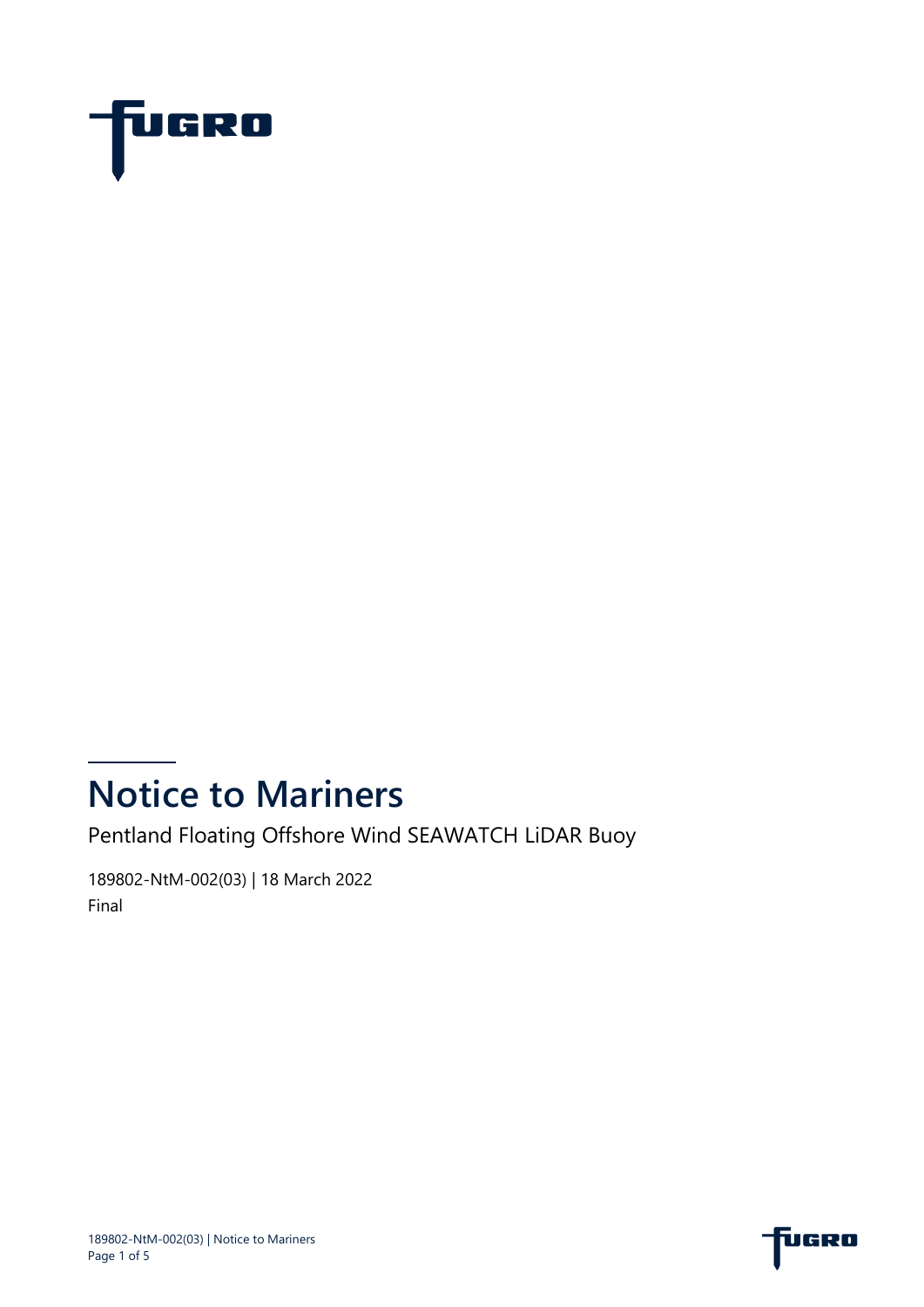### **1. Notice to Mariners**

Mariners are advised that Fugro are planning a service of a SeaWatch LiDAR Buoy (SWLB).

The buoy location is within the UK Sector of the North Sea off the north coast of Scotland, as shown in the coordinates in [Table 2.](#page-2-0)

The buoy is planned to be recovered the 21st of March and towed onshore to Scrabster Harbour for service while replaced with a temporary marker buoy with yellow light, marking the mooring left on site.

#### Table 1: Temporary marker buoy, light flash sequence

| <b>Flash Code</b>      | On $[s]$ | <b>Off</b> Isl |
|------------------------|----------|----------------|
| Yellow, 30 flashes/min | 1.25     | 0.75           |

The equipment is to be recovered and deployed by a single vessel. Deployment will take one day on site, 3 days service onshore and one day re-deployment on site. Re-deployment immediate after service is dependent on weather and vessel availability.

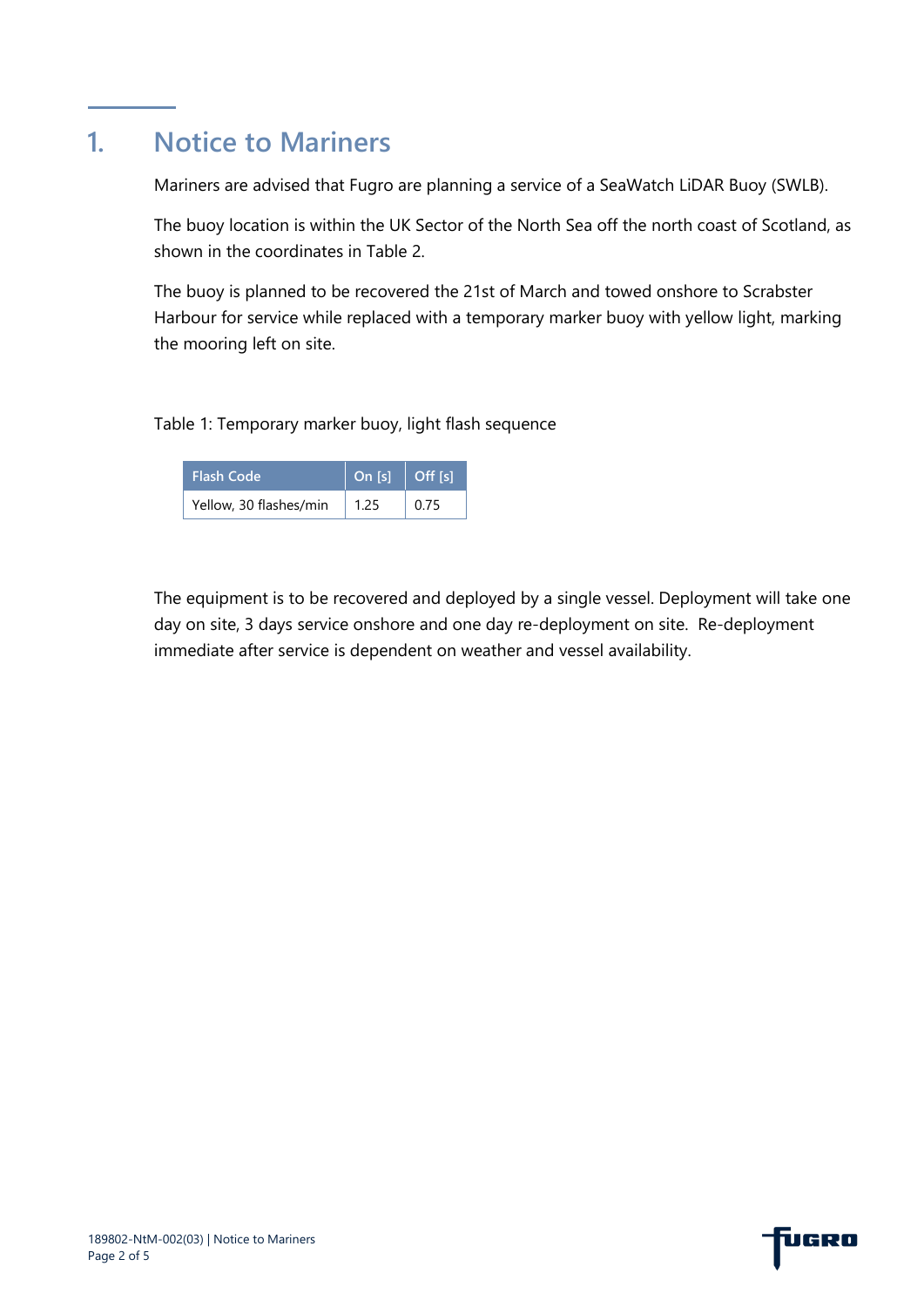# **2. Area of Operations**

The equipment is located within 250 m of the licenced position, provided in [Table 2](#page-2-0) and [Figure 2.1.](#page-2-1)

<span id="page-2-0"></span>**Table 2: SWLB deployment coordinates**

| <b>Name</b>       | Latitude [WGS84] | Longitude [WGS84] | Depth [m] |
|-------------------|------------------|-------------------|-----------|
| Deployed Position | 58° 39.1681′ N   | 003° 52.2681′ W   | 86        |
|                   |                  |                   |           |



<span id="page-2-1"></span>**Figure 2.1: SWLB licenced position**

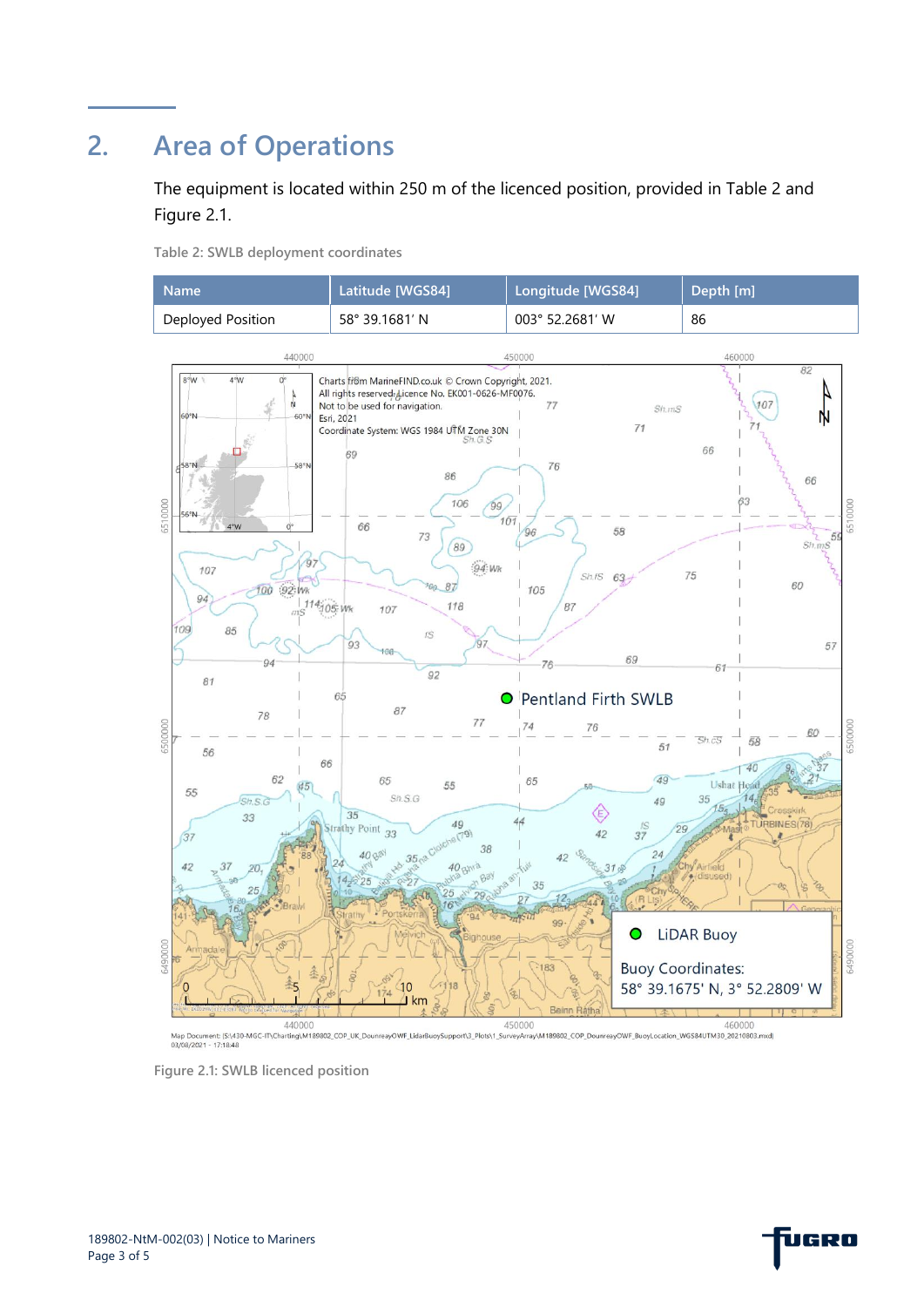# **3. Immediate Contacts**

Enquiries regarding the contents of this Notice to Mariners or any other matters should be directed to the persons outlined in [Table 3.](#page-3-0)

<span id="page-3-0"></span>**Table 3: Contact persons**

| <b>Role</b>                                                          | <b>Name</b>              | <b>Contact Details</b>   |
|----------------------------------------------------------------------|--------------------------|--------------------------|
| Fugro Project Manager                                                | Lars Fogelin             | +47 9241 0056            |
|                                                                      |                          | l.fogelin@fugro.com      |
| Arve Berg<br><b>Fugro Project Director</b>                           |                          | +47 9139 4172            |
|                                                                      |                          | a.berg@fugro.com         |
| <b>Operations Manager Fugro GB Marine</b><br>Veronique Cochin<br>Ltd |                          | +44 7557 152682          |
|                                                                      |                          | v.cochin@fugro.com       |
| Project delivery Manager Fugro GB                                    |                          | +44 7917 188732          |
| Marine Ltd                                                           | Richard Liptrot          | r.liptrot@fugro.com      |
| COP Package Manager                                                  | <b>Oamar Hass, Malik</b> | +45 2231 61 02           |
|                                                                      |                          | ghm@newpowerpartners.com |
| COP Package Manager                                                  | Mark Finch               | +44 7478 745480          |
|                                                                      |                          | mfi@cop.dk               |

#### **4. Survey Vessels**

Pending availability, the vessel outlined below is currently the option for the deployment of the equipment. If the vessel is not available, an alternative will be sourced and an updated NtM issued.

| Vessel      | Green Isle            |  |
|-------------|-----------------------|--|
| Vessel type | Multicat              |  |
| Operator    | Green Marine (UK) Ltd |  |
| Call sign   | 2IAV3                 |  |
| <b>IMO</b>  | 9707962               |  |
|             |                       |  |

**Table 4: Vessel details Green Isle**